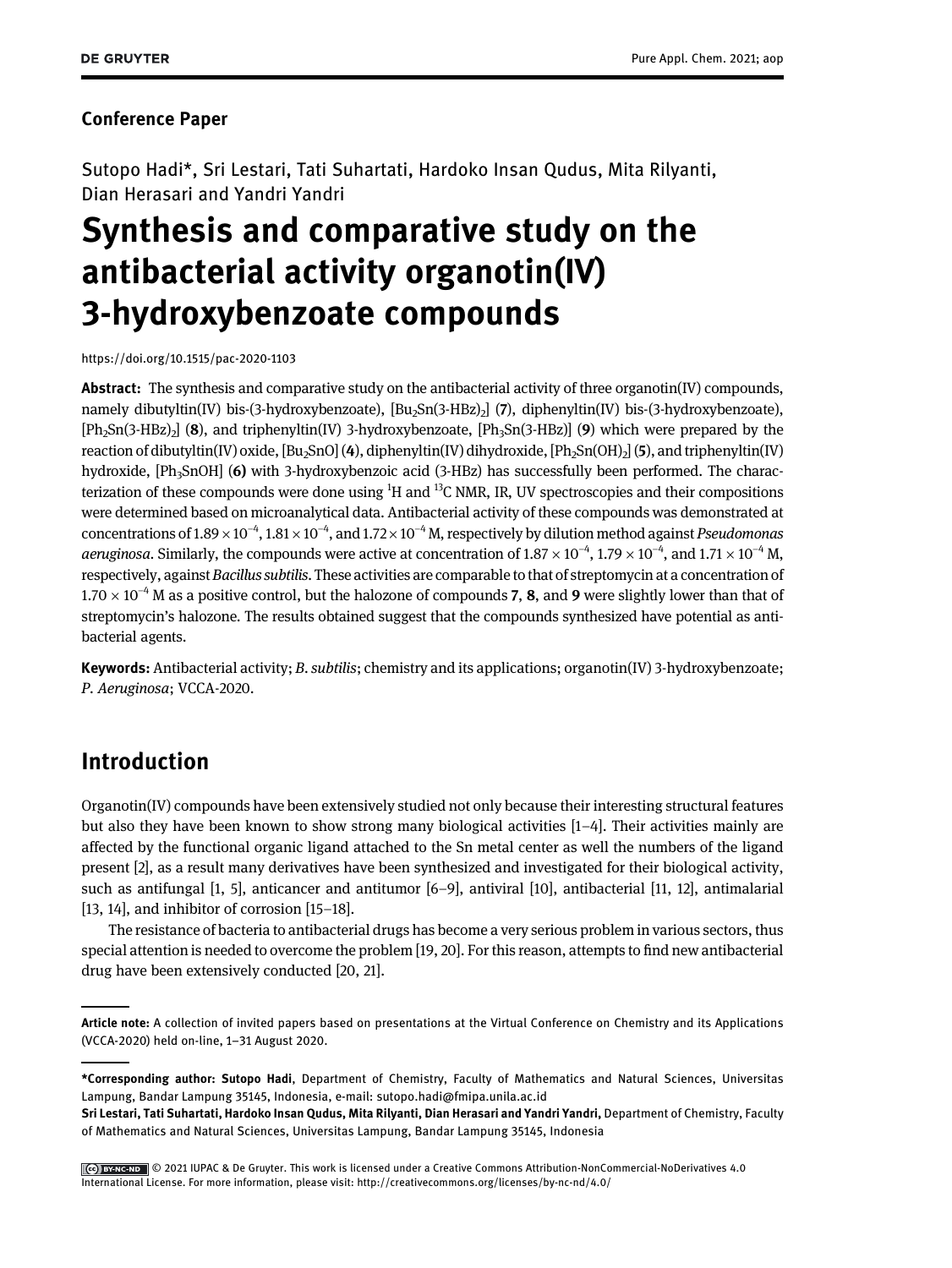A compound considered as antibacterial if it has the ability inhibit the growth of bacteria. As a result of antibacterial action, the ability of microorganism to infect and cause disease, and damage foodstuffs is prevented [[20, 21\]](#page-5-5).

Based on the potential application of organotin(IV) carboxylate compound as describe above, in this work, we report the synthesis and comparative study on the antibacterial activity of three derivative organotin(IV) compounds of dibutyltin(IV), diphenyltin(IV), and triphenyltin(IV) with 3-hydroxybenzoate as ligand against two bacteria, Gram-positive Bacillus subtilis and Gram-negative Pseudomonas aeruginosa.

### Experimental

#### Materials

All reagents used were of AR grade. Dibutyltin(IV) dichloride, ( $[Bu_2 SnCl_2]$ ), (1), diphenyltin(IV) dichloride  $([Ph_2SnCl_2])$  (2), triphenyltin(IV) chloride ( $[Ph_3SnCl]$ ) (3), 3-hydroxybenzoic acid, (3-HBz), and the control drug, streptomycin were obtained from Sigma–Aldrich, sodium hydroxide (NaOH) and methanol (CH<sub>3</sub>OH) were JT Baker products and they were used as received without further purification. Gram-negative bacteria P. aeruginosa was obtained from Department of Microbiology, University of Indonesia, Jakarta and Gram-positive bacteria B. subtilis ITBCCB148 was obtained from Biochemistry Laboratory, Department of Chemistry, University of Lampung Indonesia.

#### Instrumentations

Elemental analyses (CHNS) were conducted on Fision EA 1108 series elemental analyzer. IR spectra were recorded on a Bruker VERTEX 70 FT-IR spectrophotometer with KBr discs in the range of 4000–400 cm<sup>−1</sup>. <sup>1</sup>H and  $^{13}$ C NMR spectra were recorded on a Bruker AV 600 MHz NMR (600 MHz for  $^{1}$ H and 150 MHz for  $^{13}$ C). All experiments were run in DMSO- $d_6$  at 298 K. The number of runs used for  $^1\!H$  experiments were 32 with reference at DMSO signal at 2.5 ppm, while the 13C were 1000–4000 scans with the reference DMSO signal at 39.5 ppm. The UV spectra were recorded in the UV region and were measured using a UV-Shimadzu UV-245 Spectrophotometer. Measurements were performed in 1 mL quartz-cells. Solutions were prepared using methanol as the solvent with concentration of  $1.0 \times 10^{-4}$  M.

#### Preparation of organotin(IV) 3-hydroxybenzoate

The organotin(IV) 3-hydroxybenzoate compounds used in this work were prepared based on the procedures previously reported [[8,](#page-4-3) [9,](#page-5-6) [12,](#page-5-7) [14](#page-5-8), [16](#page-5-9)–[18](#page-5-10)], adapted from the work available in the literature [[3](#page-4-4)]. For example the procedure in the preparation of  $[Ph_3Sn(3-HBz)]$  (9) was as follows:

A mass of 3.855 g (0.01 mol) [Ph<sub>3</sub>SnCl] (3) in 50 mL methanol was added 0.4 g (0.01 mol) NaOH. The reaction mixtures were stirred for about 60 min. Compound  $[Ph_3SnOH] (6)$  was precipitated out as white solid, filtered off, washed with double distilled water then with methanol three times and dried in vacuo till they are ready for analysis and further reaction. The yield was 3.42 g (93 %).

A mass of 0.5505 g (1.5 mmol) compound 6 in 30 mL of methanol was added with 1 mol equivalent of 3-HBz (0.207 g) and was refluxed for 4 h at 60–61 °C. After removal of the solvent by rotary evaporator, the compound  $[[Ph<sub>3</sub>Sn(3-HBz)]$  (9) which was obtained was dried in vacuo until they are ready for analysis and further use for antibacterial activity test. The yield was 0.672 g (92 %). The same procedure was also used in the synthesis of  $[Bu_2Sn(3-HBz)_2]$  (7) from compound 4 and  $Ph_2Sn(3-HBz)_2$  (8) from compound 5 where 2 mol equivalents of 3-HBz acid were added. The compounds synthesized obtained were as follows: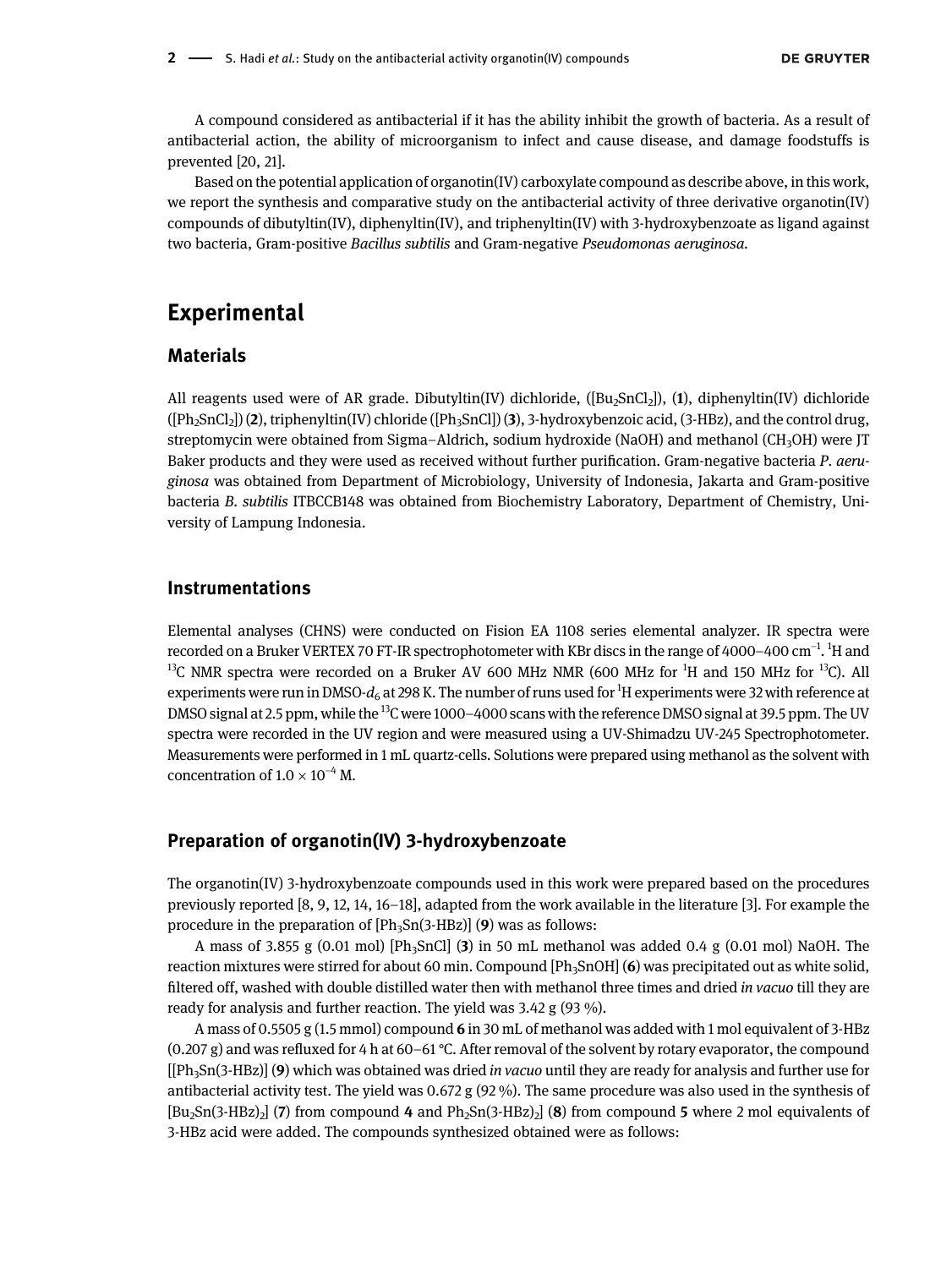$[Bu_2Sn(3-HBz)_2]$  (7): white-yellowish solid; UV  $\lambda_{\max}$  (MeOH) nm (log ε): 294; IR  $v_{\max}$  (KBr) cm $^{-1}$ : 2925.63 (Bu), 1584.07 (C=O), 1506.87 (CO<sub>2</sub> asym), 1243.4 (Sn-O-C), 778.7 (Sn-Bu), 435.7 (Sn-O); <sup>1</sup>H NMR (in DMSO- $d_6$ , 600 MHz) δ (ppm): Hα: 1.6 (t), Hβ:1.4 (m); Hγ: 1.29 (t); Hδ: 0.93 (t), H in benzoate = 7.34–783 (m); 13C NMR (in DMSO-d6, 150 MHz): δ (ppm): Cα: 26.2, Cβ: 25.4, Cγ: 21.8, Cδ: 14.1, C1: 165.0; C2: 139.3, C3: 132.2, C4: 138.4, C5: 125.1, C6: 128.6, C7: 129.7; microelemental analysis: found (calculated): C 51.76 (52.07), H 5.48 (5.52).

[Ph<sub>2</sub>Sn(3-HBz)<sub>2</sub>] (**8**): white solid; UV λ<sub>max.</sub> (MeOH) nm (log ε): 210 and 297; IR  $v_{\rm max}$  (KBr) cm<sup>-1</sup>: 1597.2 (C=O), 1690.1 (CO<sub>2</sub> sym), 1479.3; 725.7 (phen), 1289.2 (Sn–O–C), 598.4 (Sn–O); <sup>1</sup>H NMR (in DMSO- $d_6$ , 600 MHz) δ (ppm): H2 & H6 7.52 (d, 4H); H3 & H5 7.56 (t, 4H); H4 7.42 (t, 2H), H in benzoate: 7.70–7.90 (m); <sup>13</sup>C NMR (in DMSO- $d_6$ , 150 MHz): δ (ppm): C(phen) C1: 129.3, C2 & 6: 129.1, C3 & 5: 128.9, C4: 128.1, C7 165.7, C8 131.4, C9 130.2, C10 134.0, C11 133.8, C12 130.0, C13 128.4; microelemental analysis: found (calculated): C 56.65 (57.04), H 3.61 (3.66).

[Ph<sub>3</sub>Sn(3-HBz)] (**9**): white solid; UV λ<sub>max.</sub> (MeOH) nm (log ε): 234 and 293; IR  $v_{\rm max}$  (KBr) cm<sup>-1</sup>: 3437.3 (OH), 1624.7 (C=O), 1632.9 (CO<sub>2</sub> asym), 1551.8; 730.8 (phen), 1290.1 (Sn-O-C), 726.4 (Sn-O); <sup>1</sup>H NMR (in DMSO- $d_6$ , 600 MHz)  $\delta$  (ppm): H<sub>2</sub> = H<sub>6</sub> 7.59 (d, 6H); H<sub>3</sub> & H<sub>5</sub> 7.46 (t, 6H); H<sub>4</sub>: 7.33 (t, 3H), H in benzoate: H<sub>9</sub> = 7.83 (s); H<sub>11</sub> = 7.60 (d);  $H_{12} = 7.60$  (d);  $H_{13} = 7.60$  (d); <sup>13</sup>C NMR (in DMSO- $d_6$ , 150 MHz):  $\delta$  (ppm): C(phen) C<sub>2</sub> & C<sub>6</sub> = 131.7, C<sub>3</sub> & C<sub>5</sub> = 129.2,  $C_4$  = 126.9;  $C_7$  = 165.3;  $C_8$  = 137.2;  $C_9$  = 132.9;  $C_{10}$  = 129.5;  $C_{11}$  = 128.4;  $C_{12}$  = 128.2;  $C_{13}$  = 130.0; microelemental analysis: found (calculated): C 60.79 (61.60), H 4.02 (4.11).

#### Antibacterial activity test

#### Antibacterial activity test by diffusion test

Nutrient agar (NA) was used as the media for the antibacterial activity test. In 100 mL aquadest was dissolved 2.8 g of NA, heated and sterilized by autoclave at 121 °C, pressure of 1 atm for 15 min Fifteen milliliters of sterile media was placed on sterilized petri disc. The preparation of the media was conducted at laminar air flow, and left the media to solidify.

The diffusion test method was performed based on the procedure available in the literature [[22, 23](#page-5-11)] and as follows: one ose of B. subtilis and P. aeruginosa was diluted with  $2 \text{ mL}$  of saline solution (NaCl 0.85 %) and was used as bacteria suspension. One milliliter of the suspension was then inoculated on NA, flattened with spreader. Four paper discs were prepared. The first paper disc was for the positive control (streptomycin), the second was for negative control containing the DMSO, solvent used for the test, the third and fourth paper discs containing the organotin(IV) compounds tested. All paper discs were then placed on the surface of media. They were then incubated for one day at 37 °C and were monitored to see the inhibition zone. Each experiment was repeated at least three times. The compounds giving the most effective inhibition were then chosen for the dilution method.

#### Antibacterial activity test with dilution test

The most effective concentration inhibition zones obtained for all organotin(IV) 3-hydroxybenzoate compounds tested with diffusion test, then were tested with dilution test. They were dissolved with aquadest-DMSO and the volumes were varied for dilution test based on the procedure described by other [[22, 23](#page-5-11)].The compounds tested with certain volume were then placed to liquid NA media, homogenized with vortex and then pour to petri disc, left them until solidified. The bacteria suspensions of P. aeruginosa and B. subtilis were then inoculated on the media at temperature of 37 °C for 2–3 days. The growth of bacteria was then monitored every day. The volume of the compound tested was varied into 0.5; 1.0; 1.5; 2.0, and 2.5 mL where each of them was mixed with 15 mL of liquid NA media, homogenized with shaker. The most effective compounds tested were a compound which was the compound with the smallest concentration but the inhibition zone was the biggest [\[22, 23\]](#page-5-11).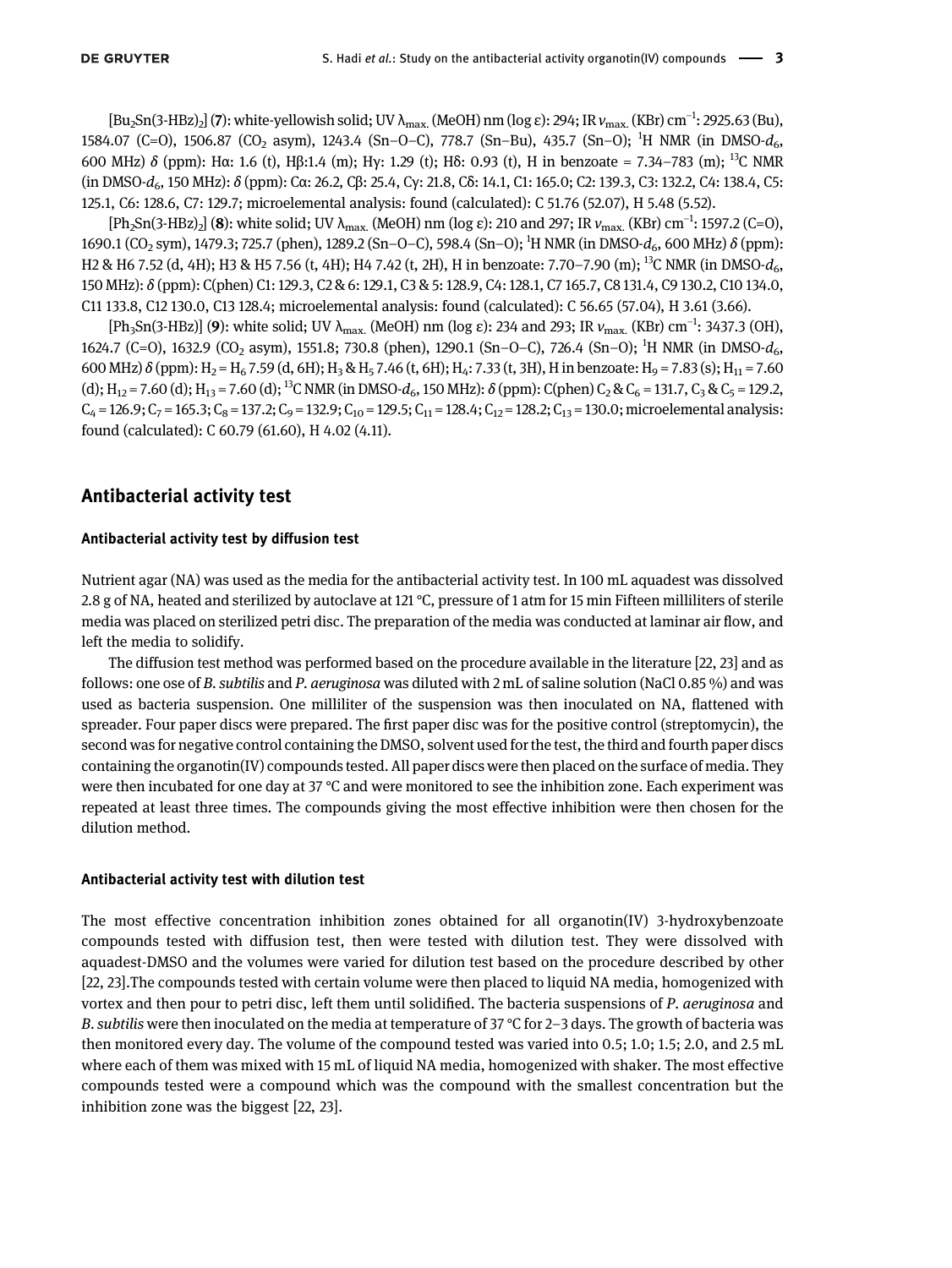### Results and discussion

The syntheses of  $[Bu_2Sn(3-HBz)_2]$  (7),  $[Ph_2Sn(3-HBz)_2]$  (8), and  $[Ph_3Sn(3-HBz)]$  (9) were conducted by reacting the compounds of  $[Bu_2SnO]$  (4),  $[Ph_2Sn(OH)_2]$  (5), and  $[Ph_3SnOH]$  (6) with 3-HBz acid by the use of the procedures previously reported [[5](#page-4-5), [8,](#page-4-3) [9](#page-5-6), [12](#page-5-7), [14,](#page-5-8) [16](#page-5-9)–[18](#page-5-10)]. The elemental compositions of all synthesized compounds, as revealed by the results of microanalysis for each compound, are very reliable and in accordance with the calculated data. An example on the preparation of compound 9 was shown in [Fig. 1.](#page-3-0)

Several spectroscopic techniques were used to justify the successful synthesis of the targeted compounds. The FT-IR of compound **3** has characteristic stretch for Sn–Cl bond at 448.2 cm $^{-1}$ , upon conversion of **3–6**, the new stretch at 726.4 cm<sup>−</sup><sup>1</sup> appeared, this peak is a characteristic for Sn–O bond which indicated that this bond has been formed, while Sn–Cl disappeared and also the presence of wide peak at 3437.3 cm<sup>-1</sup> is an indication the presence of hydroxyl group in the tin atom. After the reaction of 6 and 3-hydrobenzoic acid to form compound 9, the new vibration of Sn–O–C appeared at 1290.1 cm $^{-1}$ , which indicated that oxygen from carboxyl group is bound to Sn atom, and the presence of vibration at 1624.7 cm<sup>-1</sup>, which is specific for C=O stretch indicated that carbonyl in the carboxyl is now present in the compound. The other vibrations are still present in the region close to the starting material [\[1,](#page-4-0) [8](#page-4-3), [9](#page-5-6), [12,](#page-5-7) [14,](#page-5-8) [16](#page-5-9)–[18,](#page-5-10) [24](#page-5-12)].

The  $\lambda_{\text{max}}$  of all compounds were obtained by UV spectroscopy analyses. From the data obtained for each compound, it is clear that there was some important shifting change in the  $\lambda_{\text{max}}$  for each compound. For example in compounds 8, the  $\lambda_{\max}$  observed were 220 and 258 nm. In 9, there were large shift in both  $\pi \to \pi^*$  and n-л\* transitions, due to the replacement of OH group by 3-hydroxybenzoate. The 3-hydroxybenzoate ligand is a strong chromophore group due to the present  $-C=O$  – and  $-C=C$ – bonds. The large shifts observed in 9 were due to the increase of conjugate bond in these compounds causing the energy difference between HOMO and LUMO orbitals were decreased making the  $\lambda_{\text{max}}$  absorbs were increased [\[5](#page-4-5), [8](#page-4-3), [9,](#page-5-6) [12](#page-5-7), [14,](#page-5-8) [16](#page-5-9)–[18,](#page-5-10) [25\]](#page-5-13). These observations were also found for compounds 7 and 8.

The  $^1$ H and  $^{13}$ C NMR data of the organotin(IV) compounds synthesized were carefully analyzed to prove the successful of synthesis. The characteristic chemical shift in the spectra of the compounds prepared were characterized carefully and compared to the data available in the literatures [\[5,](#page-4-5) [8,](#page-4-3) [9](#page-5-6), [12](#page-5-7), [14,](#page-5-8) [16](#page-5-9)–[18](#page-5-10), [24](#page-5-12)]. Based on the data of <sup>1</sup>H NMR spectrum for compound 9, the chemical shifts of phenyl protons attached to tin metal appeared as expected in the range from 7.33 for  $H_4$  to 7.59 ppm for  $H_2$  and  $H_6$ , while the protons in benzoate ring appeared at 7.60–7.83 ppm. The <sup>13</sup>C NMR values of the compounds synthesized were close to the values reported by others [\[5](#page-4-5), [8,](#page-4-3) [9](#page-5-6), [12,](#page-5-7) [14](#page-5-8), [16](#page-5-9)–[18,](#page-5-10) [24](#page-5-12)]. The analyses are as follows the carbon in the carboxyl group as expected appeared in the region of 165–166 ppm. The  $\delta$  of carbons in the phenyl ligand in compounds 8 and 9 are at 126.9–131.7 ppm and the carbons in the benzoate are in  $\delta$  range of 128.2–1329 ppm [[5](#page-4-5), [8](#page-4-3), [9](#page-5-6), [12,](#page-5-7) [14,](#page-5-8) [16](#page-5-9)–[18,](#page-5-10) [24\]](#page-5-12).

The results of antibacterial activity test by diffusion method and then followed with dilution test for the compounds synthesized are shown in [Table 1](#page-4-6). The halozone was observed in all concentrations from compounds 7–9, while for the starting materials (1–3) and intermediate products (4–6) the halozone observed were very small or no halozone were observed. This result indicated that the synthesized compounds tested have antibacterial activity and have ability to disturb the metabolism in the bacteria.

The microorganism inhibition mechanism by antibacterial substances may be caused by some factors, namely (1) the disturbance in the compound composition of cell wall; (2) the increase of cell membrane permeability which cause the loss of component cell structure; (3) the inactivation of enzyme; and (4) destruction or damaging the function of genetic materials [21–[23\]](#page-5-14).



<span id="page-3-0"></span>Fig. 1: The preparation of triphenyltin(IV) 3-hydroxybenzoate,  $[Ph_3Sn(3-HBz)]$  (9).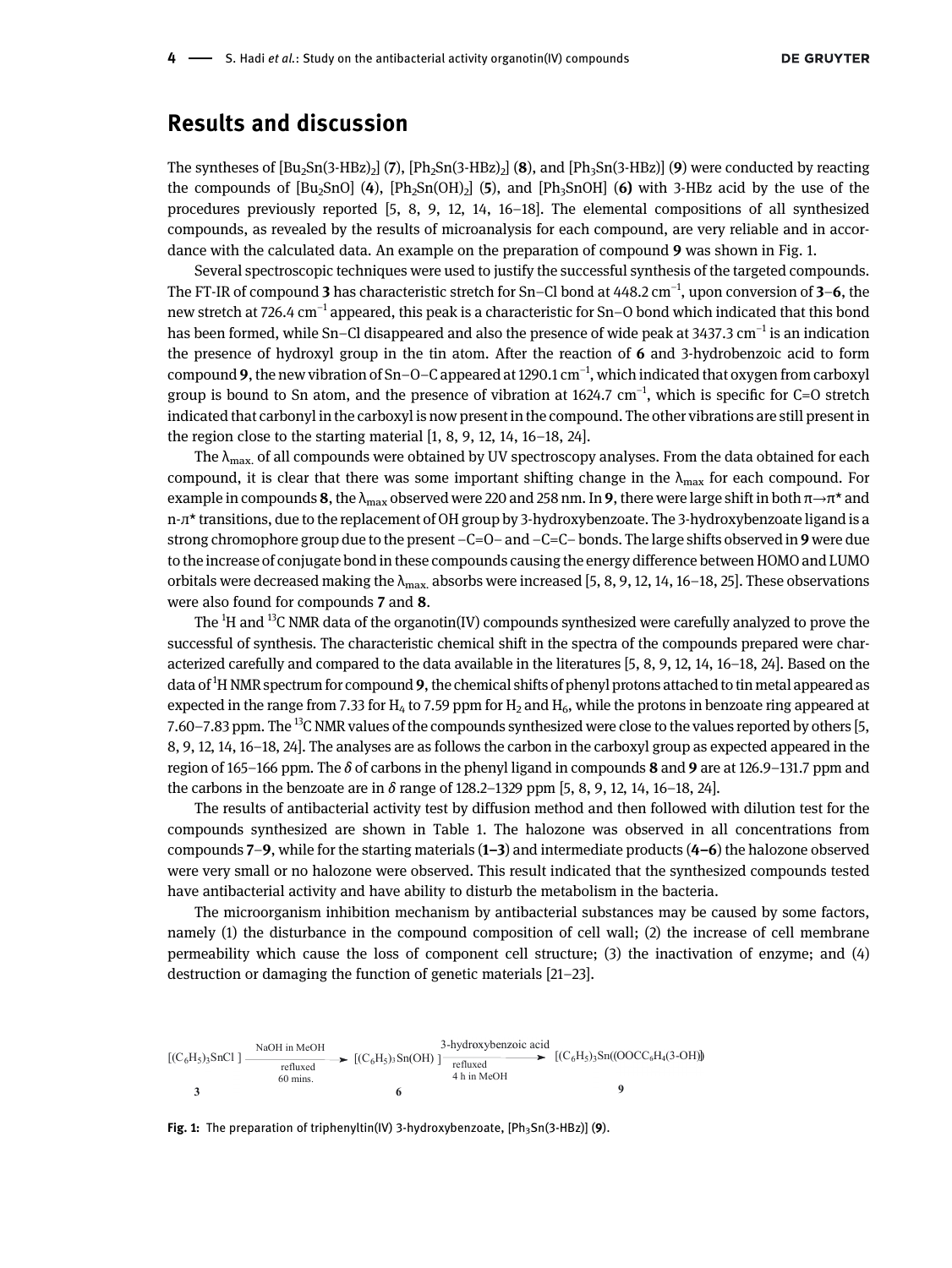| Compound                | Minimum inhibitory concentration (MIC) $(x 10^{-4} M)$ |               |
|-------------------------|--------------------------------------------------------|---------------|
|                         | <b>B.</b> subtilis                                     | P. aeruginosa |
| Streptomycin            | 1.70                                                   | 1.71          |
| $[Bu2Sn(3-HBz)2]$ (7)   | 1.87                                                   | 1.89          |
| $[Ph_2Sn(3-HBz)_2]$ (8) | 1.79                                                   | 1.81          |
| $[Ph_3Sn(3-HBz)]$ (9)   | 1.71                                                   | 1.72          |

<span id="page-4-6"></span>Table 1: MIC values of all compounds tested compared with streptomycin.

In this biological activity test, the compounds 8 and 9 where their molecules are more electropositive than 7, were able to disturb the electronegative bacteria cell wall, thus the interaction cause the disruption of bacteria growth. This is because the bacteria wall cell is composed by macromolecule of peptidoglycan which was composed by tetrapeptideglycan that functioned to feed the cell and to give strength, protect the cell and carry out intracellular material exchange with their environment. When the cell wall is disrupted, it will cause the cell inside is not protected as a result the bacteria will die due to the disruption of the tested compounds [21–[23\]](#page-5-14).

## Conclusions

The preparation of three organotin(IV) compounds, dibutyltin(IV)-, diphenyltin(IV)-, and triphenyltin(IV) with 3-Hbz acid have successfully been carried out and successfully tested as antibacterial. Based on the results obtained, all compounds synthesized are potentially to be used as antibacterial agents. The data also indicated that the triphenyltin(IV) has stronger antibacterial activities. The result also showed that this finding directly proportional with to the number of carbon atom present in each compound. The data also reveal that it correlates with the ability of phenyl ligand to draw electron from the metal center as a result the metal became more positive and reacted actively with electronegative cell of bacteria, thus the growth of bacteria was disrupted. Further investigations with other bacteria both Gram-positive and Gram-negative are now still on going in our laboratory. It will also be interesting to test the activity of these compounds as antifungal.

Acknowledgment: Special thanks must go to Directorate of Intellectual Property Right (DPKI), Directorate General of Strengthening Research and Development for giving SH support to present the paper in the international conference, International Conference on the Coordination and Organometallic Chemistry of Germanium, Tin and Lead (ICCOC-GTL) September 1-6, 2019 Saitama, Japan.

Research funding: The authors are grateful to Directorate of Research and Community Services, The Ministry of Research, Technology and Higher Education, Indonesia that provided fund for this project to be undertaken through Penelitian Disertasi Doktor (Doctoral Research Grant Scheme) 2019 and 2020 with contract number 858/UN26.21/PN/2019 and 179/SP2H/ADM/LT/DRPM/2020, respectively.

## References

- <span id="page-4-1"></span><span id="page-4-0"></span>[1] L. Pellerito, L. Nagy. Coord. Chem. Rev. 224, 111 (2002).
- <span id="page-4-4"></span>[2] K. Shahid, S. Ali, S. Shahzadi, Z. Akhtar. Turk. J. Chem. 27, 209 (2003).
- [3] A. C. T. Kuate, M. M. Naseer, M. Lutter, K. Jurckschat. Chem. Comm. 54, 739 (2018).
- <span id="page-4-5"></span>[4] V. Arens, M. M. Naseer, M. Lutter, L. Iovkova-Berends, K. Jurckschat. Eur. J. Inorg. Chem. 13, 1540 (2017).
- <span id="page-4-2"></span>[5] A. Szorcsik, L. Nagy, K. Gadja-Schrantz, L. Pellerito, E. Nagy, E. T. Edelmann. J. Radioanal. Nucl. Chem. 252, 523 (2002).
- [6] M. Gielen. J. Braz. Chem. Soc. 14, 870 (2003).
- <span id="page-4-3"></span>[7] W. Rehman, A. Badshah, S. Khan, L. T. A. Tuyet. Eur. J. Med. Chem. 44, 3981 (2009).
- [8] S. Hadi, M. Rilyanti. Orient. J. Chem. 26, 775 (2010).